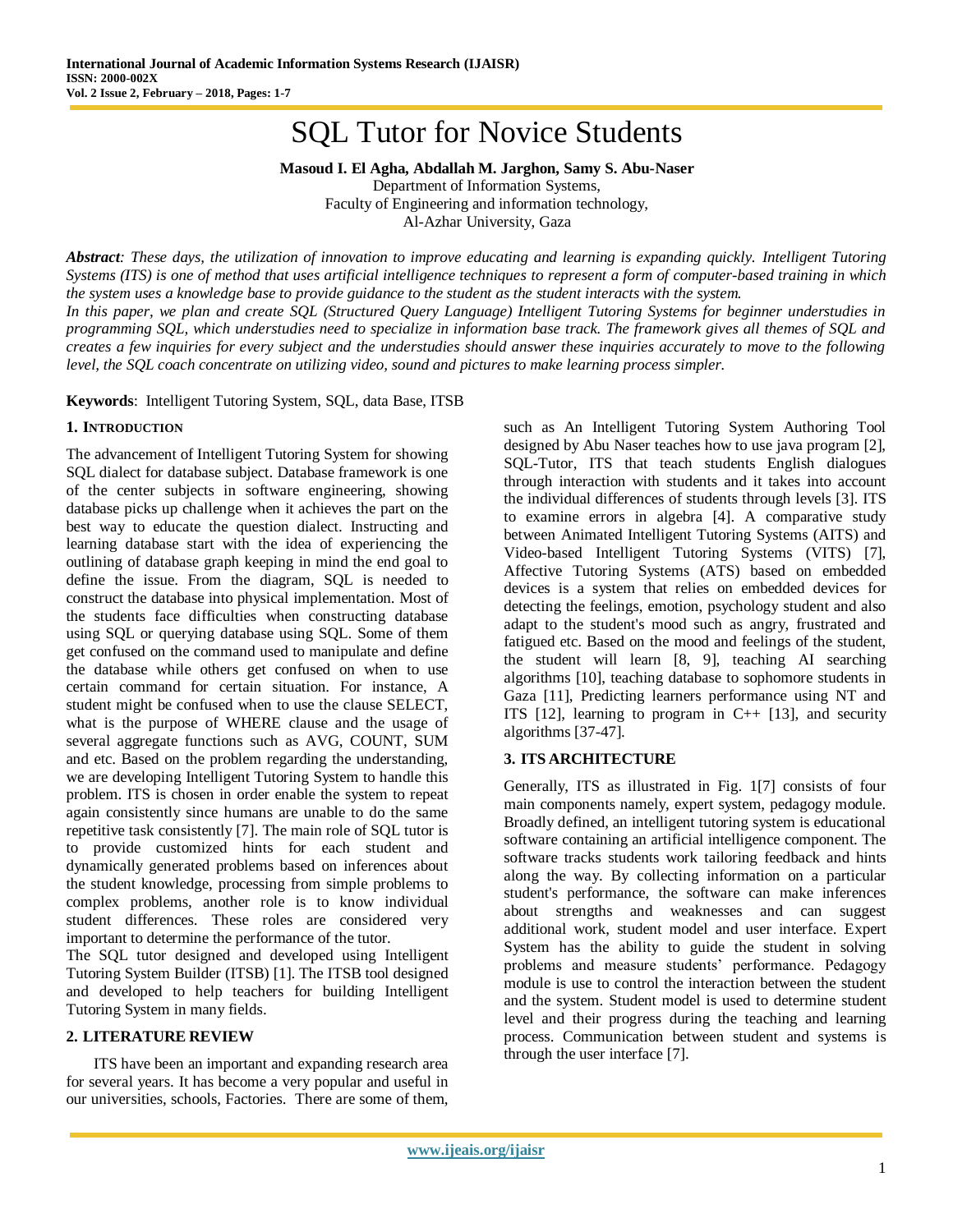

Fig. 1: SQL Intelligent Tutoring System Architecture

# **3.1 Student Module**

The student model stores information that is specific to each individual learner. At a minimum, such a model tracks how well a student is performing on the material being taught. The model is necessary in order to tailor instructions to a student's privacy and learning needs Without this knowledge, the pedagogical component of the tutor has no basis on which to make decisions and is forced to treat all students similarly.

# **3.2 Pedagogical Module**

This module utilizes data from student model to figure out what parts of the space information ought to be displayed to the student and recognize the requirements for every understudy. This segment gives a model of the instructing procedure. For instance, data about when to survey, when to display another point, and which subject to exhibit is controlled by the academic module [7,8].

# **3.3 Domain Knowledge**

This component contains information the tutor is teaching, and is the most important since without it, there would be nothing to teach the student. Generally, it requires significant knowledge on engineering to represent a domain so that other parts of the tutor can access it.

The domain model covers the following topics:

- Lesson 1: Introduction to SQL
- Lesson 2: Retrieving Data
- Lesson 3: Updating Data
- Lesson 4: Inserting Data
- Lesson 5: Deleting Data
- Lesson 6: Sorting and Filtering Data
- Lesson 7: Advanced Filtering
- Lesson 8: Summarizing Data
- Lesson 9: Grouping Data
- Lesson 10: Using Subqueries
- Lesson 11: Joining Tables
- Lesson 12: Managing Tables
- Lesson 13: Using Views
- Lesson 14: Stored Procedures
- Lesson 15: Using Cursors
- Lesson 16: Using Transactions

# **3.4 Communications Module**

Interactions with the learner, including the dialogue and the screen layouts, are controlled by this component. It handles the question on how should the material be presented to the student in the most effective way.

A screenshots of the tutor interface are shown in Fig 2, Fig 3,

Fig 4, Fig 5 , Fig 6 and Fig 7 .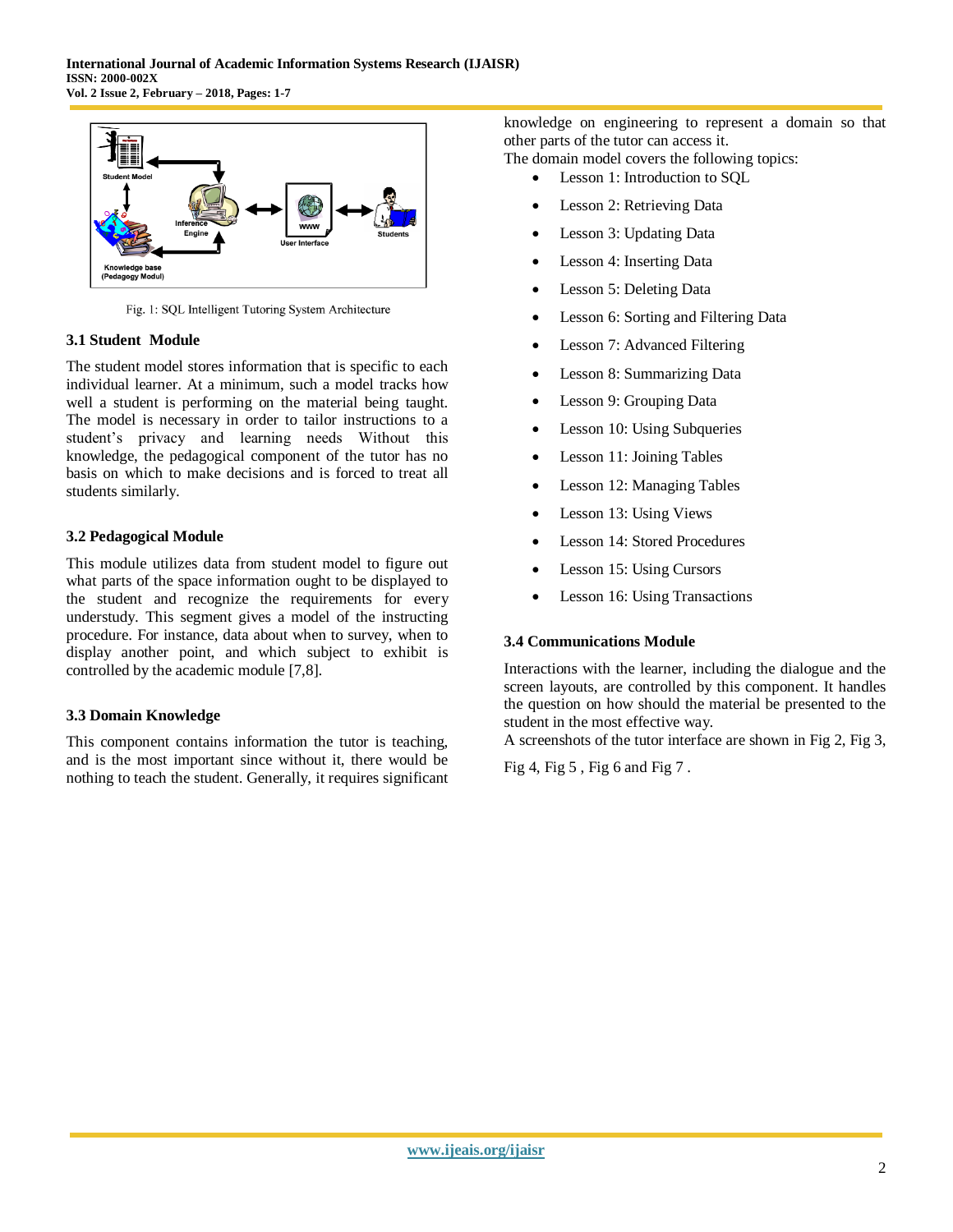| ITSB Language was created by Prof. Dr. Samy S. Abu Naser | $\mathbf{x}$<br>回<br>$\equiv$ |
|----------------------------------------------------------|-------------------------------|
| <b>SQLTutor</b>                                          |                               |
|                                                          |                               |
|                                                          |                               |
| Student No: 0000-0000                                    |                               |
|                                                          |                               |
| <b>Student Name:</b>                                     |                               |
| Last Session was on:                                     |                               |
|                                                          |                               |
| Login<br>Exit                                            |                               |
|                                                          |                               |
|                                                          |                               |
|                                                          |                               |
|                                                          |                               |

Fig. 2: Login screen

| TRichView unregistered<br>SQLTutor - admin                                                                                                                                                                                                             | $-0$                                                                                                                                                                                                                                                                                                                                                                                                                                                                                                                                                                                                                                                                                                                                                                                                                  |
|--------------------------------------------------------------------------------------------------------------------------------------------------------------------------------------------------------------------------------------------------------|-----------------------------------------------------------------------------------------------------------------------------------------------------------------------------------------------------------------------------------------------------------------------------------------------------------------------------------------------------------------------------------------------------------------------------------------------------------------------------------------------------------------------------------------------------------------------------------------------------------------------------------------------------------------------------------------------------------------------------------------------------------------------------------------------------------------------|
| <b>Add New Lesson</b>                                                                                                                                                                                                                                  | Exercises Ener ITS Basic Data inter Questions and Answer Update Lessons<br><b>Exit ITS</b>                                                                                                                                                                                                                                                                                                                                                                                                                                                                                                                                                                                                                                                                                                                            |
| Lessons Area<br>Basic SQL Commands : Lesson 2<br>Advanced SQL : Lesson 3<br><b>SQL Functions: Lesson 4</b><br><b>SQL String Functions: Lesson 5</b><br>Data Definition Language (DDL):Lessor<br>SQL Constraint: Lesson 7<br>SOL ALTER TABLE : Lesson 8 | $\blacktriangle$<br>SQL (Structured Query Language) is a computer language aimed to store, manipulate, and guery data stored in relational databases. The<br>first incarnation of SQL appeared in 1974, when a group in IBM developed the first prototype of a relational database. The first commercial<br>relational database was released by Relational Software (later becoming Oracle).<br>Standards for SQL exist. However, the SQL that can be used on each one of the major RDBMS today is in different flavors. This is due to<br>two reasons: 1) the SQL command standard is fairly complex, and it is not practical to implement the entire standard, and 2) each database<br>vendor needs a way to differentiate its product from others. In this tutorial, such differences are noted where appropriate. |
|                                                                                                                                                                                                                                                        | This SQL programming help site lists commonly-used SQL statements, and is divided into the following sections:                                                                                                                                                                                                                                                                                                                                                                                                                                                                                                                                                                                                                                                                                                        |
|                                                                                                                                                                                                                                                        | SQL Commands: Basic SQL statements for storing, retrieving, and manipulating data in a relational database.                                                                                                                                                                                                                                                                                                                                                                                                                                                                                                                                                                                                                                                                                                           |
| Examples Area                                                                                                                                                                                                                                          | Advanced SQL: Discusses SQL commands and calculations that are more advanced.                                                                                                                                                                                                                                                                                                                                                                                                                                                                                                                                                                                                                                                                                                                                         |
| Example 1<br>Video: Explaining DB sysetm Example 2<br>Video Example 3                                                                                                                                                                                  | SQL Functions: Commonly-used math functions in SQL.                                                                                                                                                                                                                                                                                                                                                                                                                                                                                                                                                                                                                                                                                                                                                                   |
|                                                                                                                                                                                                                                                        | SQL String Functions: Common string functions used in SQL.                                                                                                                                                                                                                                                                                                                                                                                                                                                                                                                                                                                                                                                                                                                                                            |
|                                                                                                                                                                                                                                                        | SQL Date Functions: Common date functions used in SQL.                                                                                                                                                                                                                                                                                                                                                                                                                                                                                                                                                                                                                                                                                                                                                                |
|                                                                                                                                                                                                                                                        | Data Definition Language (DDL): Commands used to create, modify, and delete database objects.                                                                                                                                                                                                                                                                                                                                                                                                                                                                                                                                                                                                                                                                                                                         |
|                                                                                                                                                                                                                                                        | SQL Constraint: Commands that limit the type of data that can be inserted into a column or a table.                                                                                                                                                                                                                                                                                                                                                                                                                                                                                                                                                                                                                                                                                                                   |
|                                                                                                                                                                                                                                                        | SQL ALTER TABLE: How to change the structure of a table after it is created.                                                                                                                                                                                                                                                                                                                                                                                                                                                                                                                                                                                                                                                                                                                                          |
|                                                                                                                                                                                                                                                        | SQL NULL: Discusses the concept of NULL in SQL and functions associated with the NULL concept.                                                                                                                                                                                                                                                                                                                                                                                                                                                                                                                                                                                                                                                                                                                        |
|                                                                                                                                                                                                                                                        | SQL > SQL Commands > Select                                                                                                                                                                                                                                                                                                                                                                                                                                                                                                                                                                                                                                                                                                                                                                                           |
|                                                                                                                                                                                                                                                        | The <b>SELECT</b> statement in SQL is used to retrieve data from a relational database.                                                                                                                                                                                                                                                                                                                                                                                                                                                                                                                                                                                                                                                                                                                               |
|                                                                                                                                                                                                                                                        | <b>Syntax</b>                                                                                                                                                                                                                                                                                                                                                                                                                                                                                                                                                                                                                                                                                                                                                                                                         |
|                                                                                                                                                                                                                                                        | Marchantha and an anti-Marchantha and<br><b>BALL BULLET</b>                                                                                                                                                                                                                                                                                                                                                                                                                                                                                                                                                                                                                                                                                                                                                           |
| PM 1:01<br>自油雙隊 ▲ EN<br>12/18/2017                                                                                                                                                                                                                     | W<br>67<br>Fig                                                                                                                                                                                                                                                                                                                                                                                                                                                                                                                                                                                                                                                                                                                                                                                                        |

Teaching screen

 $3:$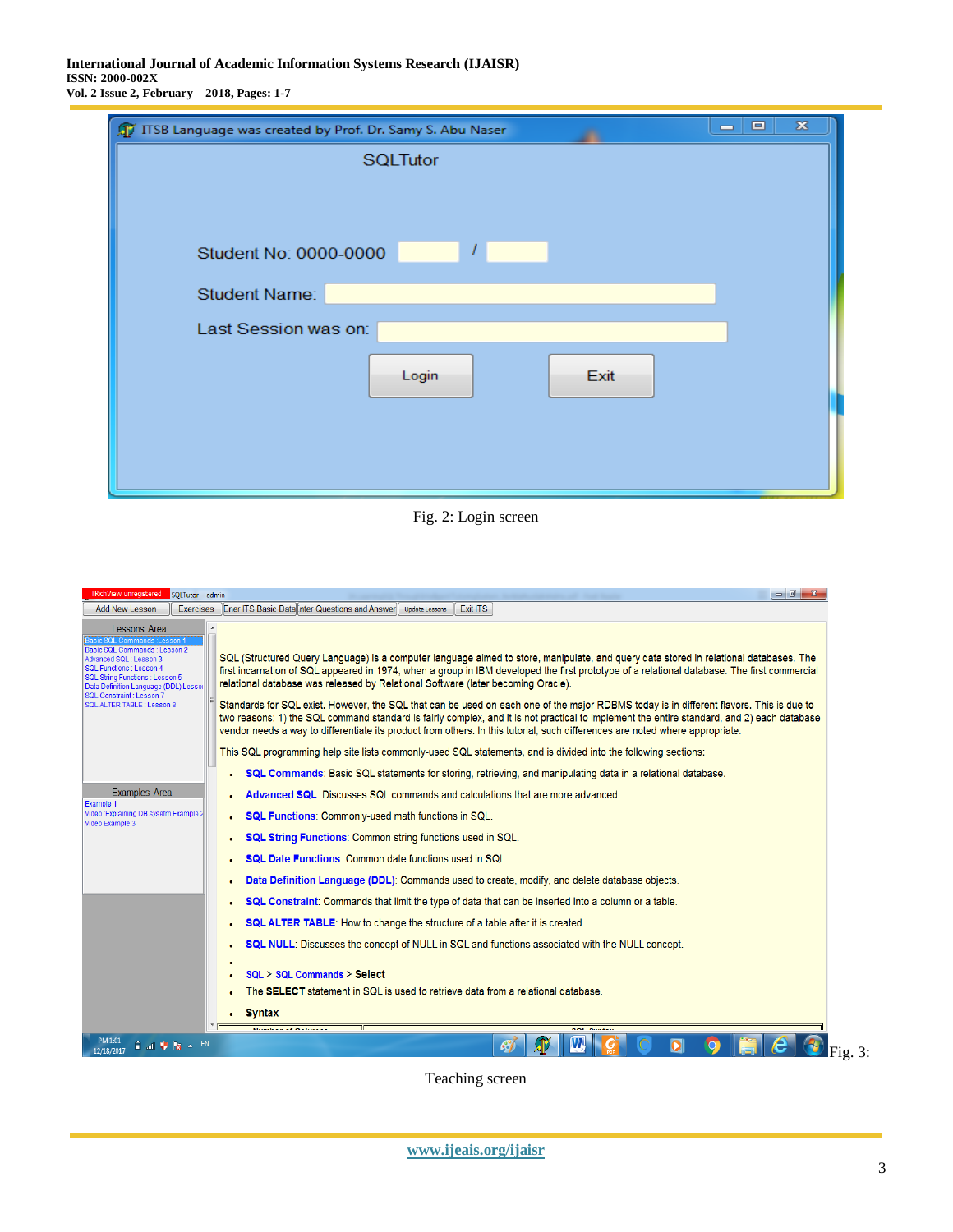**International Journal of Academic Information Systems Research (IJAISR) ISSN: 2000-002X Vol. 2 Issue 2, February – 2018, Pages: 1-7**



Fig. 4: Examples screen (video example)

| TRichView unregistered                                                   |                      |                                         |          |                                                                                      |  |  | <u>r - 195</u><br>x      |  |  |
|--------------------------------------------------------------------------|----------------------|-----------------------------------------|----------|--------------------------------------------------------------------------------------|--|--|--------------------------|--|--|
| Choose One Lesson, Basic SQL Commands : Lesson 1<br>▼                    |                      |                                         |          |                                                                                      |  |  |                          |  |  |
| Solution<br><b>Stats</b><br><b>Check</b><br>Hint<br>Close<br>New Problem |                      |                                         |          |                                                                                      |  |  |                          |  |  |
| Problem# 18<br>Difficulty Level # 1                                      |                      |                                         |          |                                                                                      |  |  |                          |  |  |
|                                                                          |                      |                                         |          |                                                                                      |  |  |                          |  |  |
|                                                                          | Table Users          |                                         |          |                                                                                      |  |  |                          |  |  |
|                                                                          | First_Name Last_Name | <b>Birth_Date</b>                       |          | Gender Join_Date                                                                     |  |  |                          |  |  |
| Sophie                                                                   | Lee                  | Jan-05-1960                             | F        | Apr-05-2015                                                                          |  |  | Ξ                        |  |  |
| Richard                                                                  | <b>Brown</b>         | Jan-07-1975                             | M        | Apr-05-2015                                                                          |  |  |                          |  |  |
| Jamal                                                                    | Santo                | Oct-08-1983                             | M        | Apr-09-2015                                                                          |  |  |                          |  |  |
| Casey                                                                    | <b>Healy</b>         | Sep-20-1969                             | <b>M</b> | Apr-09-2015                                                                          |  |  |                          |  |  |
| Jill                                                                     | <b>Wilkes</b>        | Nov-20-1979                             | lF       | Apr-15-2015                                                                          |  |  |                          |  |  |
|                                                                          |                      |                                         |          |                                                                                      |  |  | $\overline{\phantom{a}}$ |  |  |
|                                                                          |                      |                                         |          | Which of the following SQL statement is valid? (There can be more than one answer) ? |  |  |                          |  |  |
|                                                                          |                      |                                         |          |                                                                                      |  |  |                          |  |  |
|                                                                          |                      |                                         |          |                                                                                      |  |  |                          |  |  |
|                                                                          |                      | SELECT * FROM Users WHERE Gender = 'M'; |          |                                                                                      |  |  |                          |  |  |
| SELECT * WHERE Gender = 'M' FROM Users:                                  |                      |                                         |          |                                                                                      |  |  |                          |  |  |
| SELECT Gender= 'M' FROM Users;                                           |                      |                                         |          |                                                                                      |  |  |                          |  |  |
| SELECT Gender FROM Users WHERE Last Name = 'Wilkes':                     |                      |                                         |          |                                                                                      |  |  |                          |  |  |
|                                                                          |                      |                                         |          |                                                                                      |  |  |                          |  |  |

Fig. 5: Student Exercises form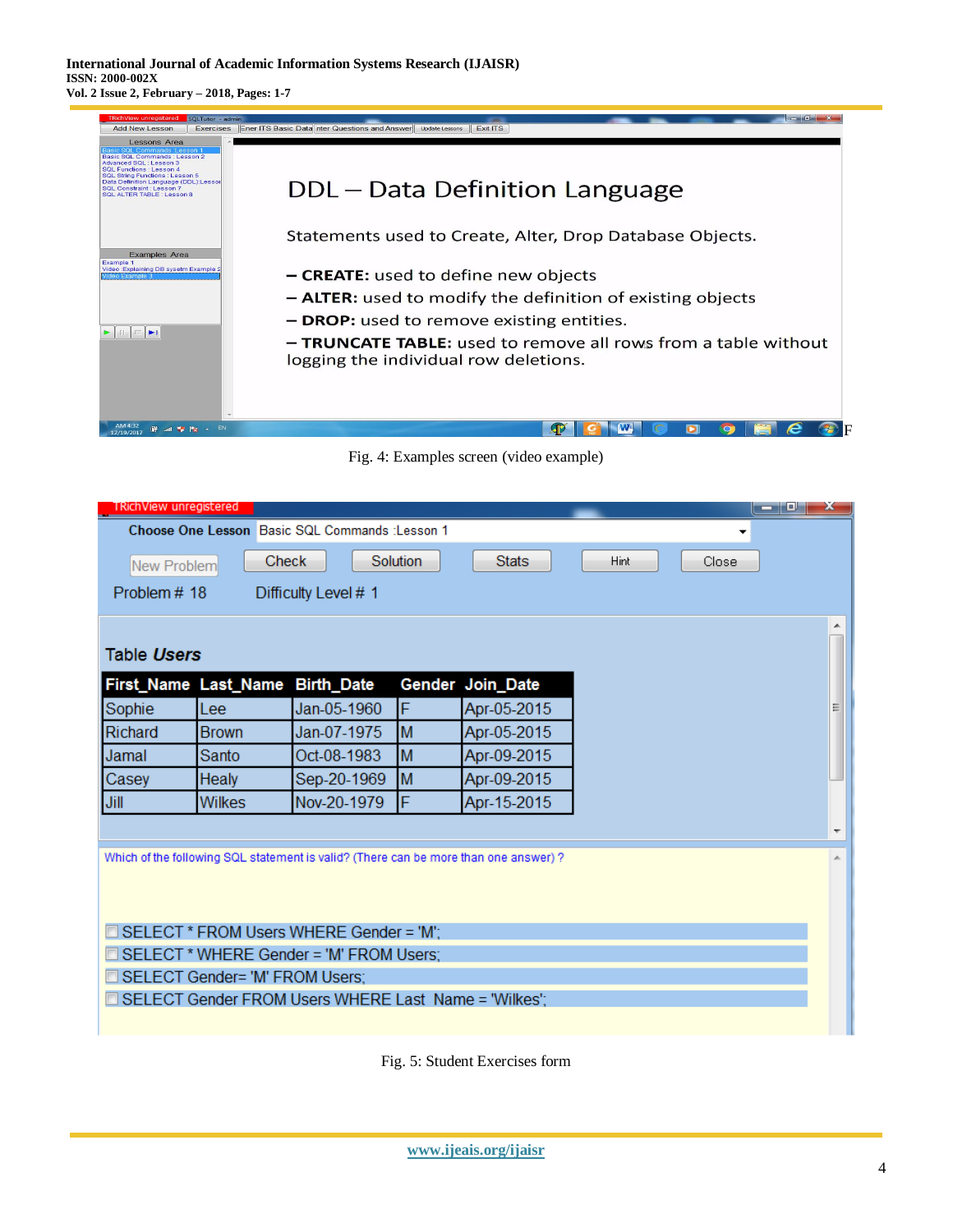#### **International Journal of Academic Information Systems Research (IJAISR) ISSN: 2000-002X Vol. 2 Issue 2, February – 2018, Pages: 1-7**

|   | Tutor Status |                             |                                                                        |                         |                                                        | $\mathbf x$<br>▣<br>$\Box$ |
|---|--------------|-----------------------------|------------------------------------------------------------------------|-------------------------|--------------------------------------------------------|----------------------------|
|   |              | Session Date 12/19/2017     |                                                                        | Problem No <sub>8</sub> |                                                        |                            |
|   |              | <b>Student Name Mohamed</b> |                                                                        |                         | Student No 20171234                                    |                            |
|   |              |                             |                                                                        |                         |                                                        |                            |
|   |              |                             | studentNo ProblemNo difficulty   CurrentScore OverallScore SessionDate |                         | title                                                  |                            |
|   | ▶ 20171234   | 8                           | 75                                                                     |                         | 62 12/19/2017 5:32:51 Al Basic SQL Commands : Lesson 1 |                            |
| ∢ |              |                             |                                                                        |                         |                                                        |                            |
|   |              |                             |                                                                        |                         |                                                        | <b>n</b> Close             |

Fig. 6: Shows current assessment of the student performance



Fig. 7: Shows a notification of the performance of the student in a specific lesson

### **4. CONCLUSION**

This research paper presents recent developments related to the SQL Intelligent tutoring systems , SQL tutor was designed developed using ITSB authoring tool for teaching SQL , this tutor desgined for novice students which they wishing to navigate the world of programming specially data base track , In designing process we focus on displaying material as video ,sound, picture files to facilitate teaching process , In an initial evaluation of the system, the students and teachers were satisfied with it. Our future work is

coordinated to the utilization of Distributed AI techniques to accomplish correspondence of the ITS with other clever instructive frameworks educating the same or related subject

#### **REFERENCES**

- **[1]** Abu Naser, S. S. (2016). ITSB: An Intelligent Tutoring System Authoring Tool. Journal of Scientific and Engineering Research, 3(5), 63-71.
- **[2]** Elnajjar, A. E. A., & Abu Naser, S. S. (2017). DES-Tutor: An Intelligent Tutoring System for Teaching DES Information Security Algorithm. International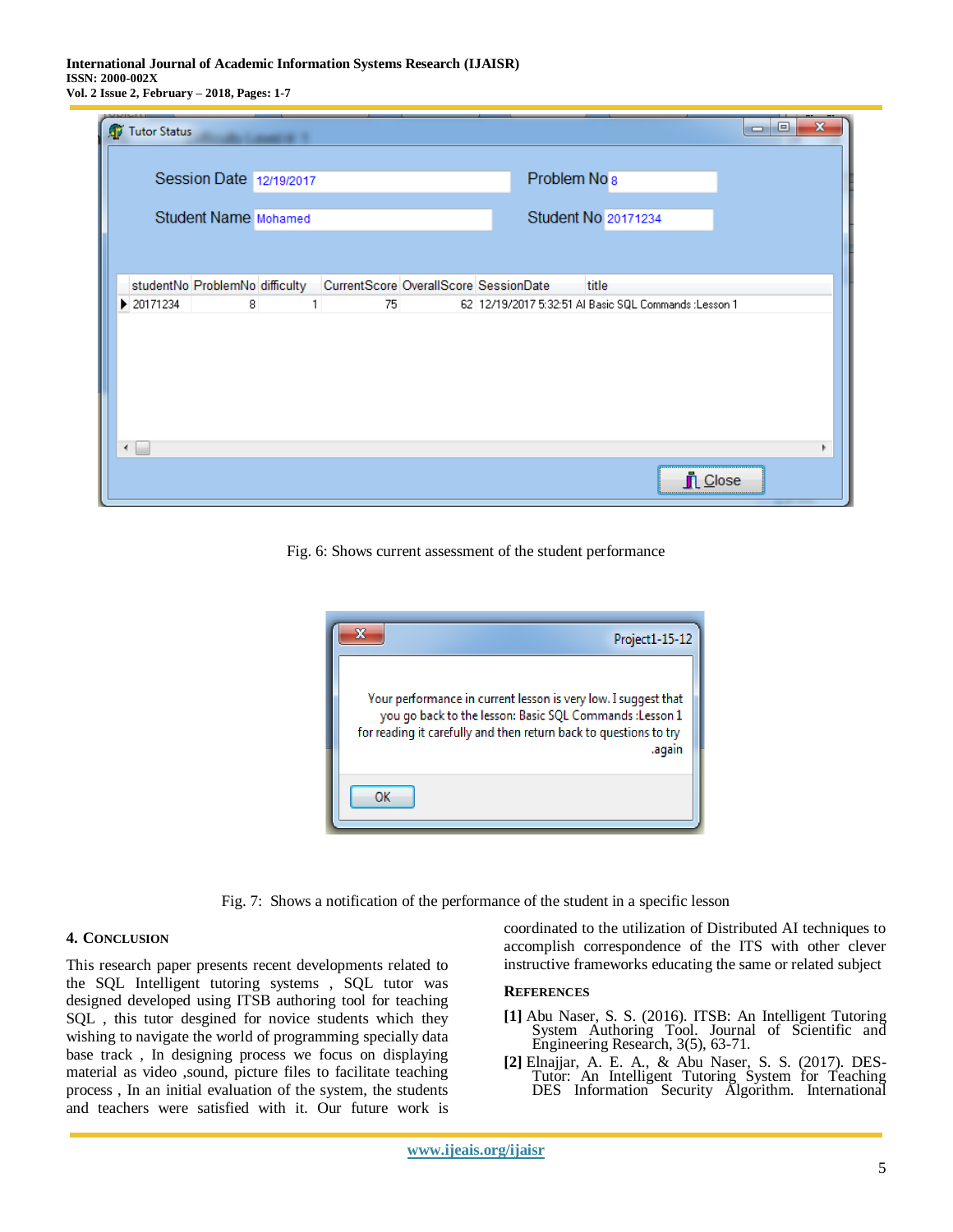Journal of Advanced Research and Development, 2(1), 69-73.

- **[3]** Qwaider, S. R., & Abu Naser, S. S. (2017). Expert System for Diagnosing Ankle Diseases. International Journal of Engineering and Information Systems  $(IIEAIS), 1(4), 89-101.$
- **[4]** AbuEl-Reesh, J. Y., & Abu Naser, S. S. (2017). An Expert System for Diagnosing Shortness of Breath in Infants and Children. International Journal of Engineering and Information Systems (IJEAIS), 1(4),  $10\overline{2} - 115$ .
- **[5]** Al Rekhawi, H. A., Ayyad, A. A., & Abu Naser, S. S. (2017). Rickets Expert System Diagnoses and Treatment. International Journal of Engineering and Information Systems (IJEAIS), 1(4), 149-159.
- **[6]** Almurshidi, S. H., & Abu Naser, S. S. (2017). Design and Development of Diabetes Intelligent Tutoring System. EUROPEAN ACADEMIC RESEARCH, 6(9), 8117-8128.
- **[7]** Abu Ghali, M. J., Mukhaimer, M. N., Abu Yousef, M. K., & Abu Naser, S. S. (2017). Expert System for Problems of Teeth and Gums. International Journal of Engineering and Information Systems (IJEAIS), 1(4), 198-206.
- **[8]** Al-Bayed, M. H., & Abu Naser, S. S. (2017). An intelligent tutoring system for health problems related to addiction of video game playing. International Journal of Advanced Scientific Research, 2(1), 4-10.
- **[9]** Hamed, M. A., & Abu Naser, S. S. (2017). An intelligent tutoring system for teaching the 7 characteristics for living things. International Journal of Advanced Research and Development, 2(1), 31-45.
- **[10]** Almurshidi, S. H., & Abu Naser, S. S. (2017). Stomach disease intelligent tutoring system. International Journal of Advanced Research and Development, 2(1), 26-30.
- **[11]** El Agha, M., Jarghon, A., & Abu Naser, S. S. (2017). Polymyalgia Rheumatic Expert System. International Journal of Engineering and Information Systems (IJEAIS), 1(4), 125-137.
- **[12]** Khella, R. A., & Abu Naser, S. S. (2017). Expert System for Chest Pain in Infants and Children. International Journal of Engineering and Information Systems (IJEAIS), 1(4), 138-148.
- **[13]** Akkila, A. N., & Abu Naser, S. S. (2017). Teaching the right letter pronunciation in reciting the holy Quran using intelligent tutoring system. International Journal of Advanced Research and Development, 2(1), 64-68.
- **[14]** AbuEloun, N. N., & Abu Naser, S. S. (2017). Mathematics intelligent tutoring system. International Journal of Advanced Scientific Research, 2(1), 11-16.
- **[15]** Bakeer, H. M. S., & Naser, S. S. A. (2017). Photo Copier Maintenance Expert System V. 01 Using SL5 Object Language. International Journal of Engineering and Information Systems (IJEAIS), 1(4), 116-124.
- **[16]** Nabahin, A., Abou Eloun, A., & Abu Naser, S. S. (2017). Expert System for Hair Loss Diagnosis and Treatment. International Journal of Engineering and Information Systems (IJEAIS), 1(4), 160-169.
- **[17]** Al-Nakhal, M. A., & Abu Naser, S. S. (2017). Adaptive Intelligent Tutoring System for learning Computer Theory. EUROPEAN ACADEMIC RESEARCH, 6(10), 8770-8782.
- **[18]** Abu Hasanein, H. A., & Abu Naser, S. S. (2017). An intelligent tutoring system for cloud computing. International Journal of Academic Research and Development, 2(1), 76-80.
- **[19]** Alhabbash, M. I., Mahdi, A. O., & Abu Naser, S. S. (2016). An Intelligent Tutoring System for Teaching Grammar English Tenses. EUROPEAN ACADEMIC RESEARCH, 6(9), 7743-7757.
- **[20]** Alawar, M. W., & Abu Naser, S. S. (2017). CSS-Tutor: An intelligent tutoring system for CSS and HTML. International Journal of Academic Research and Development, 2(1), 94-98.
- **[21]** Al-Bastami, B. G., & Abu Naser, S. S. (2017). Design and Development of an Intelligent Tutoring System for C# Language. EUROPEAN ACADEMIC RESEARCH, 6(10), 87-95.
- **[22]** Hilles, M. M., & Abu Naser, S. S. (2017). Knowledgebased Intelligent Tutoring System for Teaching Mongo Database. EUROPEAN ACADEMIC RESEARCH, 6(10), 8783-8794.
- **[23]** Al-Hanjori, M. M., Shaath, M. Z., & Abu Naser, S. S. (2017). Learning computer networks using intelligent tutoring system. International Journal of Advanced Research and Development (2), 1.
- **[24]** Aldahdooh, R., & Abu Naser, S. S. (2017). Development and Evaluation of the Oracle Intelligent Tutoring System (OITS). EUROPEAN ACADEMIC RESEARCH, 6(10), 8711-8721.
- **[25]** Shaath, M. Z., Al-Hanjouri, M., Abu Naser, S. S., & Aldahdooh, R. (2017). Photoshop (CS6) intelligent tutoring system. International Journal of Academic Research and Development, 2(1), 81-87.
- **[26]** Mrouf, A., Albatish, I., Mosa, M., & Abu Naser, S. S. (2017). Knowledge Based System for Long-term Abdominal Pain (Stomach Pain) Diagnosis and Treatment. International Journal of Engineering and Information Systems (IJEAIS), 1(4), 71-88.
- **[27]** Naser, S. (2009). Evaluating the effectiveness of the CPP-Tutor an intelligent tutoring system for students learning to program in C++. Journal of Applied Sciences Research, 5(1), 109-114.
- **[28]** Mahdi, A. O., Alhabbash, M. I., & Abu Naser, S. S. (2016). An intelligent tutoring system for teaching advanced topics in information security. World Wide Journal of Multidisciplinary Research and Development, 2(12), 1-9.
- **[29]** Al Rekhawi, H. A., & Abu Naser, S. (2018). An Intelligent Tutoring System for Learning Android Applications Ui Development. International Journal of Engineering and Information Systems (IJEAIS), 2(1), 1- 14.
- **[30]** Albatish, I., Mosa, M. J., & Abu-Naser, S. S. (2018). ARDUINO Tutor: An Intelligent Tutoring System for Training on ARDUINO. International Journal of Engineering and Information Systems (IJEAIS), 2(1), 236-245.
- **[31]** Mosa, M. J., Albatish, I., & Abu-Naser, S. S. (2018). ASP. NET-Tutor: Intelligent Tutoring System for leaning ASP. NET. International Journal of Academic Pedagogical Research (IJAPR), 2(2), 1-8.
- **[32]** AbuEl-Reesh, J. Y., & Abu-Naser, S. S. (2018). An Intelligent Tutoring System for Learning Classical Cryptography Algorithms (CCAITS). International Journal of Academic and Applied Research (IJAAR), 2(2), 1-11.
- **[33]** Abu Ghali, M., Abu Ayyad, A., Abu-Naser, S. S., & Abu Laban M. (2018). An Intelligent Tutoring System for Teaching English Grammar. International Journal of Academic Engineering Research (IJAER), 2(2), 1-6.
- **[34]** Marouf, A., Abu Yousef, M. K., Mukhaimer, M. N., & Abu-Naser, S. S. (2018). An Intelligent Tutoring System